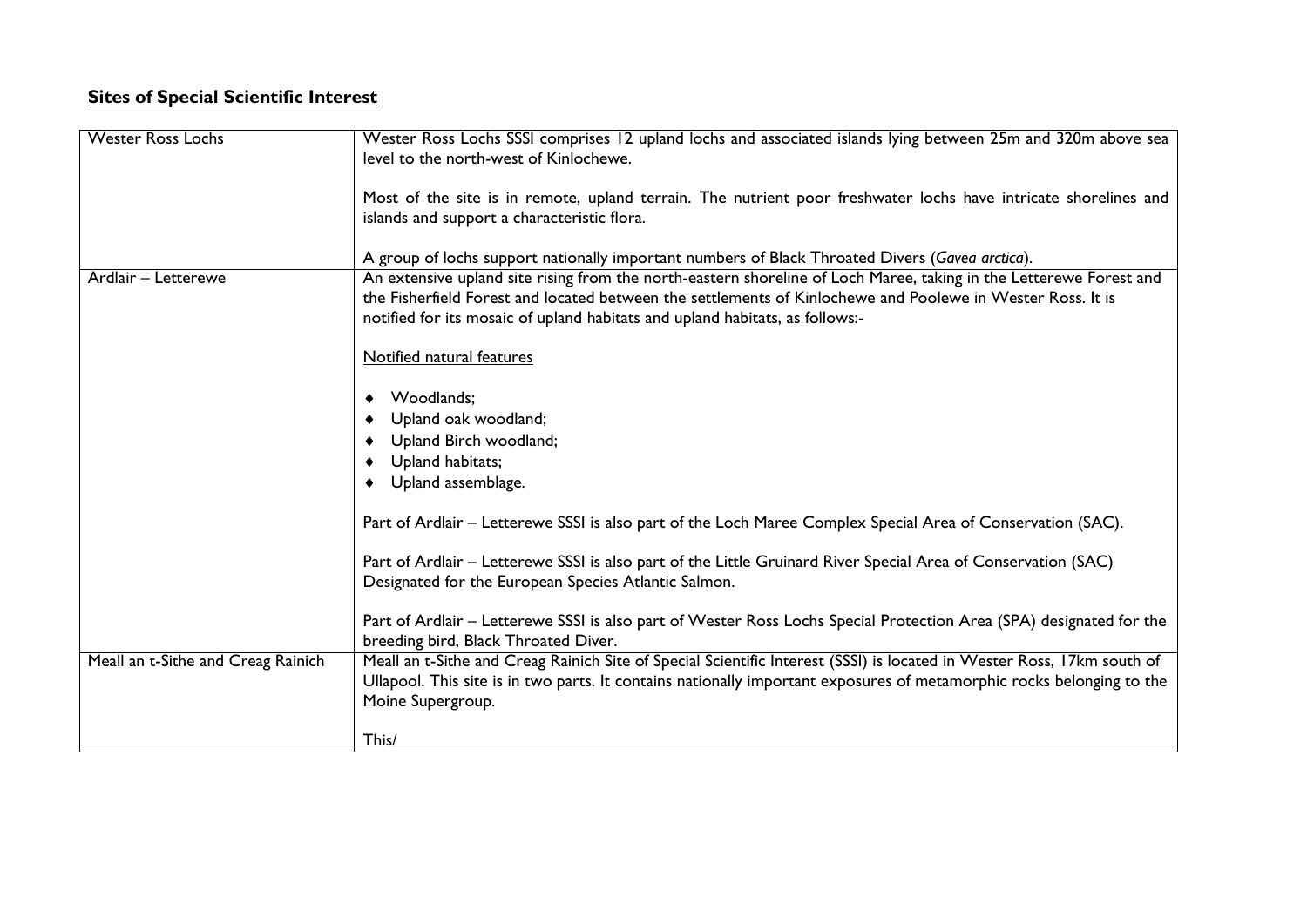|                  | This site is of national importance for research and education as the type locality for the Meall an t-Sithe pelite, and<br>for containing unique evidence for the relative timings of movement of the Sgurr Beag Thrust and the Moine Thrust.<br>These rocks were originally formed around 1000 million years ago on an ancient seabed as sands and muds. Later<br>(probably around 800 million years ago) they were metamorphosed at high temperatures and pressures. This<br>turned the sandstones into 'psammites' and the mudstones into 'pelites'. However, the rocks in the east part of the<br>site ('Glenfinnan Division' rocks) were partially melted, forming a rock type called 'migmatite'. The type area for<br>part of this 'Glenfinnan Division migmatite', known as the 'Meall an t-Sithe pelite', is found in the eastern part of the<br>SSSI. |
|------------------|------------------------------------------------------------------------------------------------------------------------------------------------------------------------------------------------------------------------------------------------------------------------------------------------------------------------------------------------------------------------------------------------------------------------------------------------------------------------------------------------------------------------------------------------------------------------------------------------------------------------------------------------------------------------------------------------------------------------------------------------------------------------------------------------------------------------------------------------------------------|
|                  | In the west portion of the SSSI, two thrust faults occur - the Sgurr Beag Thrust (known geologically as the Sgurr<br>Beag slide) lying to the east of the Moine Thrust. Both faults formed during a mountain-building event around 430<br>million years ago and both caused rocks from the east to move up and over rocks to the west. The importance of<br>the site lies in its unique evidence for the relative times that movement occurred on these two faults.                                                                                                                                                                                                                                                                                                                                                                                              |
|                  | Intrusions of a pale, coarse grained 'pegmatite' rock have been deformed by movement on the Moine Thrust but<br>not by movement on the Sgurr Beag Thrust. This demonstrates that movement on the Sgurr Beag Thrust occurred<br>first and that the pegmatites were then formed by intrusion of molten rock                                                                                                                                                                                                                                                                                                                                                                                                                                                                                                                                                        |
| An Teallach      | An Teallach SSSI is located on the south side of Little Loch Broom about 11 km south of Ullapool in north-west<br>Scotland. It is a spectacular mountain with several deep corries lined by cliffs up to 300m in height with narrow<br>jagged summit ridges. The SSSI shows outstanding examples of glacial and periglacial geological features and<br>supports a variety of upland heath and grassland habitats with nationally rare plant species.                                                                                                                                                                                                                                                                                                                                                                                                             |
| Creag Chorcurach | Creag Chorcurach Site of Special Scientific Interest (SSSI) lies in Wester Ross. It is part of an escarpment on the<br>eastern side of Strath Beag at the head of Little Loch Broom. This site contains a section through the Moine Thrust<br>Zone, including a feature known as the Dundonnell Structure. Creag Chorcurach SSSI is a key locality which helps<br>geologists to understand the Moine Thrust Zone, the mechanisms involved in continental plate movements and the<br>sequence of events that led to the development of the Thrust Zone.                                                                                                                                                                                                                                                                                                           |
|                  | The Moine Thrust is a large, low angled fault (or fracture) in the earth's crust, which is exposed along a line from<br>Loch Eriboll to the Isle of Skye. When England and Scotland collided around 430 million years ago, the rocks of the<br>Moine Supergroup were pushed westward along the Moine Thrust by up to 100km. Beneath the Moine Thrust are<br>a number of other thrusts in the Moine Thrust Zone.                                                                                                                                                                                                                                                                                                                                                                                                                                                  |
|                  | The/                                                                                                                                                                                                                                                                                                                                                                                                                                                                                                                                                                                                                                                                                                                                                                                                                                                             |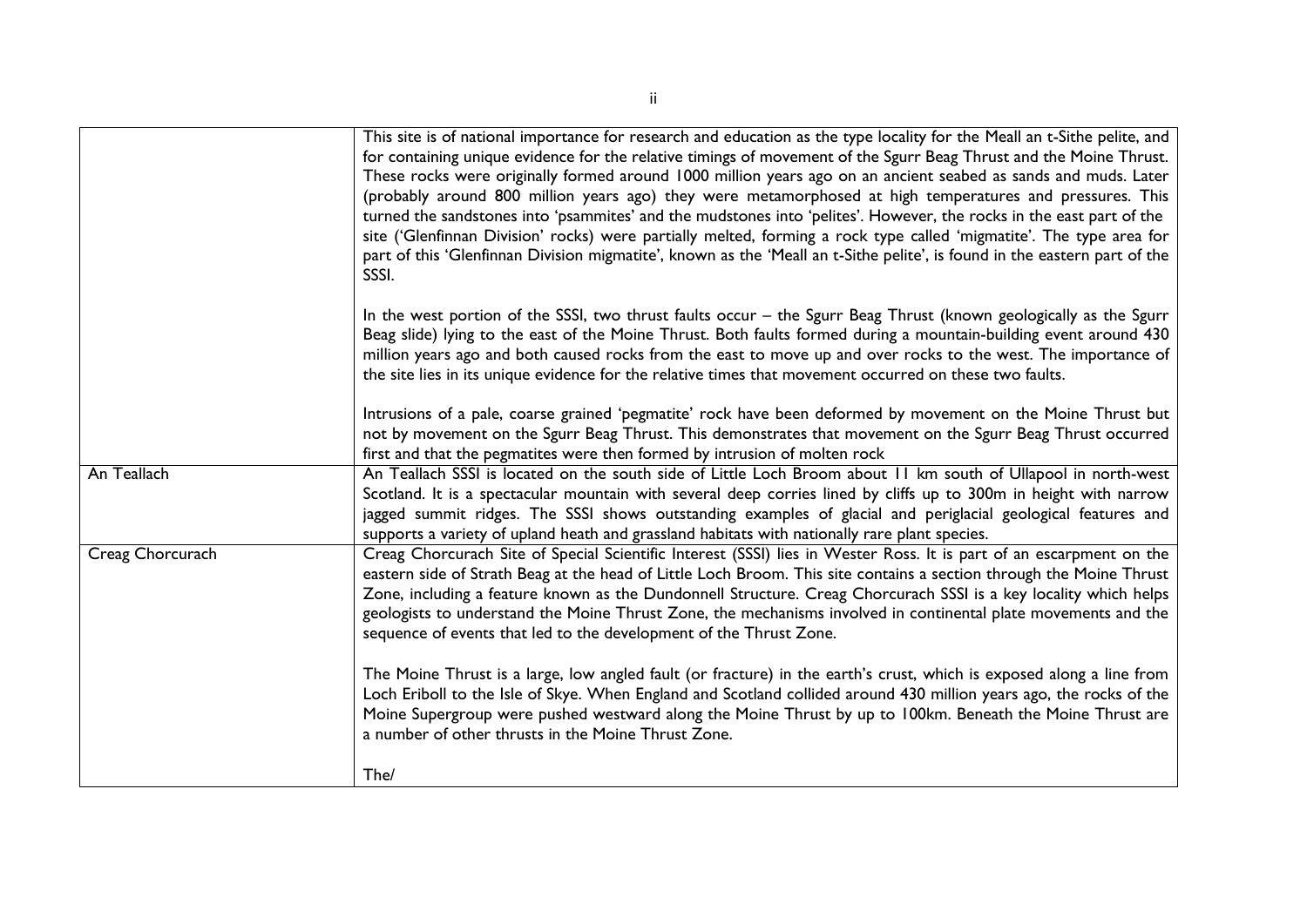|                          | The geology of the Dundonnell Structure gave geologists convincing evidence that the Moine Thrust is the oldest<br>thrust in the Moine Thrust Zone and that subsequent thrusts developed beneath it, carrying older thrusts on top of<br>them. In the Dundonnell Structure, the Moine Thrust has clearly been folded and domed by the accumulation of<br>younger thrust slices beneath it. The lowest and youngest thrust slice exposed in the Dundonnell Structure is made<br>up of ~530 million year-old Fucoid Beds (fossil-bearing mudstone). Above this is an older thrust slice of Pipe Rock<br>(quartzite with distinctive worm burrows, and slightly older than the Fucoid Beds); and above this a thrust slice of<br>~1000 million year-old Torridonian sandstone. Above the Torridonian sandstone thrust slice is the Moine Thrust<br>and its overlying Moine rocks. Also of importance and exposed in the SSSI are the Sole Thrust (the lowest,<br>youngest thrust in the Moine Thrust Zone), and the rocks to the west, known as the 'Foreland', which have not<br>been affected by the Moine Thrust Zone. |
|--------------------------|------------------------------------------------------------------------------------------------------------------------------------------------------------------------------------------------------------------------------------------------------------------------------------------------------------------------------------------------------------------------------------------------------------------------------------------------------------------------------------------------------------------------------------------------------------------------------------------------------------------------------------------------------------------------------------------------------------------------------------------------------------------------------------------------------------------------------------------------------------------------------------------------------------------------------------------------------------------------------------------------------------------------------------------------------------------------------------------------------------------------|
|                          | The evidence displayed at this site contributes to geologists' understanding of thrust belts across the world and<br>Creag Chorcurach SSSI is therefore of international importance for geological education and research.                                                                                                                                                                                                                                                                                                                                                                                                                                                                                                                                                                                                                                                                                                                                                                                                                                                                                             |
| <b>Dundonnell Woods</b>  | Dundonnell Woods SSSI lies 8 km south of Ullapool at the head of Little Loch Broom in Wester Ross. The site<br>includes one of the best examples of deciduous woodland in north-west Scotland. This site has the most northerly<br>substantial stand of Ash in Britain and the hillside Ash Alder community is unique in Wester Ross.                                                                                                                                                                                                                                                                                                                                                                                                                                                                                                                                                                                                                                                                                                                                                                                  |
| <b>Fannich Hills</b>     | The Fannich Hills SSSI is a large upland site which is located between the A835 and the A832 roads in the north-<br>west Highlands. It has close affinities with Beinn Dearg SSSI and together they provide representation for the upland<br>vegetation communities of Central Ross and Cromarty. The more acid geology of the Fannich Hills means it<br>supports lower number of calcium loving plants.                                                                                                                                                                                                                                                                                                                                                                                                                                                                                                                                                                                                                                                                                                               |
|                          | Notified natural features:-                                                                                                                                                                                                                                                                                                                                                                                                                                                                                                                                                                                                                                                                                                                                                                                                                                                                                                                                                                                                                                                                                            |
|                          | Geological - quaternity, geology and geomorthology;<br>٠                                                                                                                                                                                                                                                                                                                                                                                                                                                                                                                                                                                                                                                                                                                                                                                                                                                                                                                                                                                                                                                               |
|                          | Quaternity of Scotland; Geological:<br>Structural and Methomorphic - Geological Mone                                                                                                                                                                                                                                                                                                                                                                                                                                                                                                                                                                                                                                                                                                                                                                                                                                                                                                                                                                                                                                   |
|                          | Biological - Upland Habitats: Upland Assemblage:                                                                                                                                                                                                                                                                                                                                                                                                                                                                                                                                                                                                                                                                                                                                                                                                                                                                                                                                                                                                                                                                       |
|                          | Biological - Invertebrates                                                                                                                                                                                                                                                                                                                                                                                                                                                                                                                                                                                                                                                                                                                                                                                                                                                                                                                                                                                                                                                                                             |
|                          | Biological- Invertebrates: flies                                                                                                                                                                                                                                                                                                                                                                                                                                                                                                                                                                                                                                                                                                                                                                                                                                                                                                                                                                                                                                                                                       |
| <b>Achanault Marshes</b> | Achanalt Marshes Site of Special Scientific Interest (SSSI) lies 7 km west of the village of Lochluichart and south of<br>the A832 Garve - Achnasheen road in central Ross-shire. The SSSI includes the water bodies of Loch Achanalt and<br>Loch Odhar and the surrounding floodplain of the River Bran - all at an altitude of 120 metres. This site has<br>extensive semi-natural flood plain habitats supporting a diverse assemblage of wetland breeding birds.                                                                                                                                                                                                                                                                                                                                                                                                                                                                                                                                                                                                                                                   |
| Corrieshalloch/          |                                                                                                                                                                                                                                                                                                                                                                                                                                                                                                                                                                                                                                                                                                                                                                                                                                                                                                                                                                                                                                                                                                                        |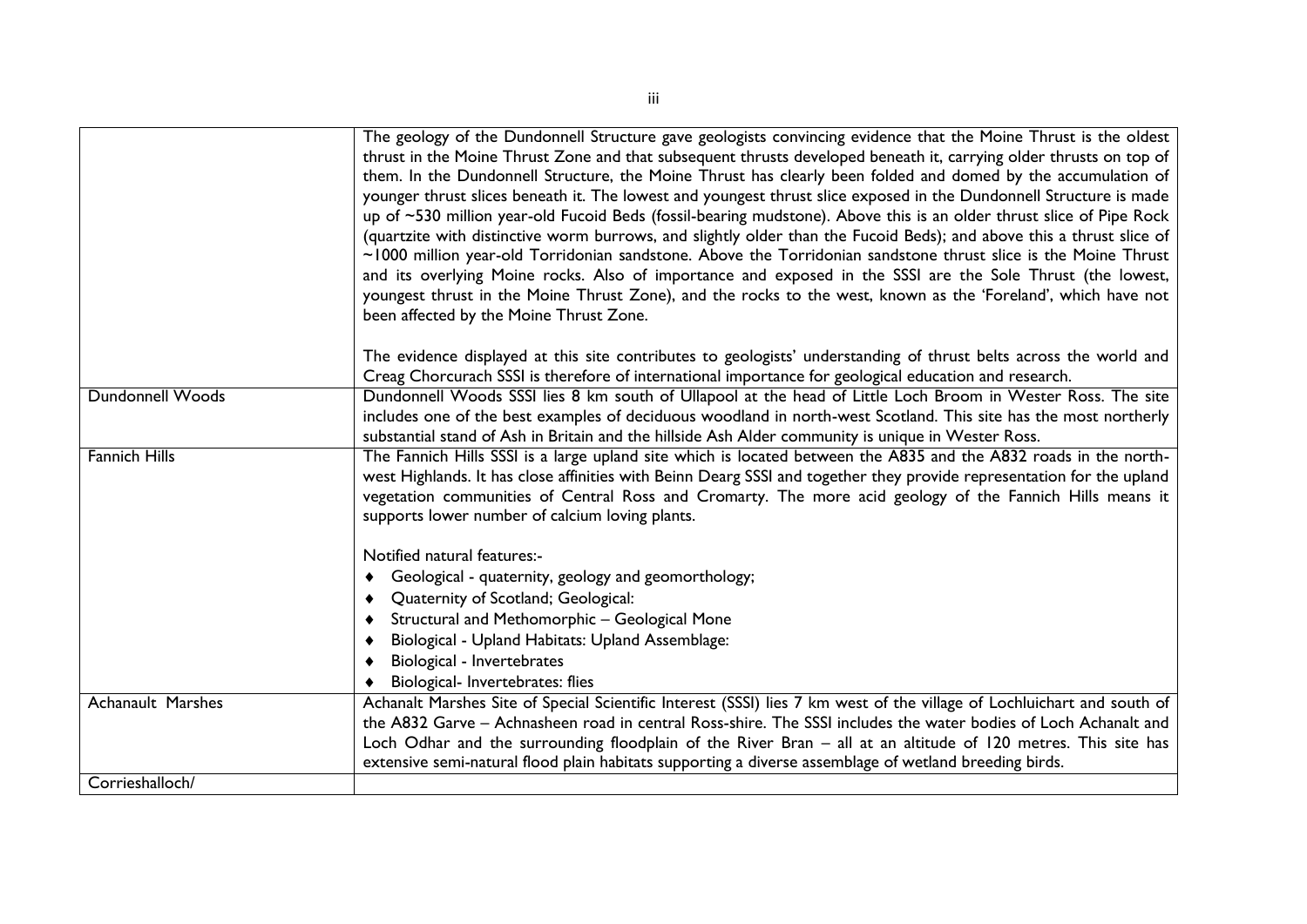| <b>Corrieshalloch Gorge</b> | Corrieshalloch Gorge Site of Special Scientific Interest (SSSI) lies in Wester Ross, 19 km south-east of Ullapool. This<br>nationally important site is a classic example of a gorge formed by glacial meltwater rivers. The gorge is flanked by<br>nationally important Birch woodland which provides suitable habitat for the nationally rare cranefly Lipsothrix<br>ecucullata.                                                                                                                                                                                                                                                                                                                                                                                                                                                                                                                                                                                                                                                                            |
|-----------------------------|---------------------------------------------------------------------------------------------------------------------------------------------------------------------------------------------------------------------------------------------------------------------------------------------------------------------------------------------------------------------------------------------------------------------------------------------------------------------------------------------------------------------------------------------------------------------------------------------------------------------------------------------------------------------------------------------------------------------------------------------------------------------------------------------------------------------------------------------------------------------------------------------------------------------------------------------------------------------------------------------------------------------------------------------------------------|
| Fionn Loch Islands          | The site comprises three small wooded islands which lie to the northern end of Fionn Loch, 8 km east of Poolewe<br>between Loch Maree and Gruinard Bay. They contain fragments of the original vegetation cover of Wester Ross.<br>Few such sites remain and they are therefore important in illustrating the diversity of habitats and species of the<br>woodlands that once covered extensive areas of the district.                                                                                                                                                                                                                                                                                                                                                                                                                                                                                                                                                                                                                                        |
|                             | Each of the islands has its own character. Eilean Fraoch has a low growth of Alder, Birch and Rowan with a strong<br>heath element in the ground flora. Eilean nan Corrichean is dominated by Birch with Holly, Rowan, Alder and Ash<br>and some Pine, whilst Eilean a' Gharbh Uillt is ringed with tall Ash and has a dense, almost pure stand of ancient<br>holly trees in the middle. The ground flora associated with the islands is particularly rich, with ferns and<br>characteristic woodland herbs abundant. Species include mountain fern, lady's fern, great woodrush, heather and<br>bilberry.                                                                                                                                                                                                                                                                                                                                                                                                                                                    |
| Cailleach Head              | Cailleach Head Site of Special Scientific Interest (SSSI) lies in Wester Ross, 15 km north-west of Ullapool and 2 km<br>north-west of Scoraig. This nationally important site comprises the 'Cailleach Head Formation', which represents<br>the youngest known Torridonian rock sequence. Torridonian rocks were deposited between I billion and 800<br>million years ago, in a semi arid to sub-tropical environment.                                                                                                                                                                                                                                                                                                                                                                                                                                                                                                                                                                                                                                        |
|                             | The site is important because of the exposures of rhythmic alterations of sediments, known as 'cyclotherms'. This is<br>one of the best exposed sequences of such cyclotherms in Britain. The sedimentary sequence at Cailleach Head<br>includes sandstones, siltstones and dark coloured shales. Some of the sandstones contain sedimentary structures<br>such as ripple marks, indicating deposition in shallow running water. There are 20 dark shale and silt sequences,<br>interspersed with sandstones which suggests that there was a cyclical alternation between lake environments and<br>alluvial fans. An alluvial fan is a triangular-shaped mass of sediment, deposited when a watercourse passes from a<br>confined channel into a more open area. The layered deposits of fine material with coarser material indicate cyclical<br>fluctuations of water levels within the lake; the finer silts being laid down in deeper, calm environments while the<br>course grained sediments were laid down under shallower, faster-flowing conditions. |
|                             | The grey shales in the sequence contain phosphatic lenses created by the presence of microfossils of simple algae.<br>These microfossils, originally detected by the geological survey nearly a century ago, are an important element of<br>the Torridonian Group flora. They were the first microfossils of this age to be recognised in Britain.                                                                                                                                                                                                                                                                                                                                                                                                                                                                                                                                                                                                                                                                                                            |
| Loch/                       |                                                                                                                                                                                                                                                                                                                                                                                                                                                                                                                                                                                                                                                                                                                                                                                                                                                                                                                                                                                                                                                               |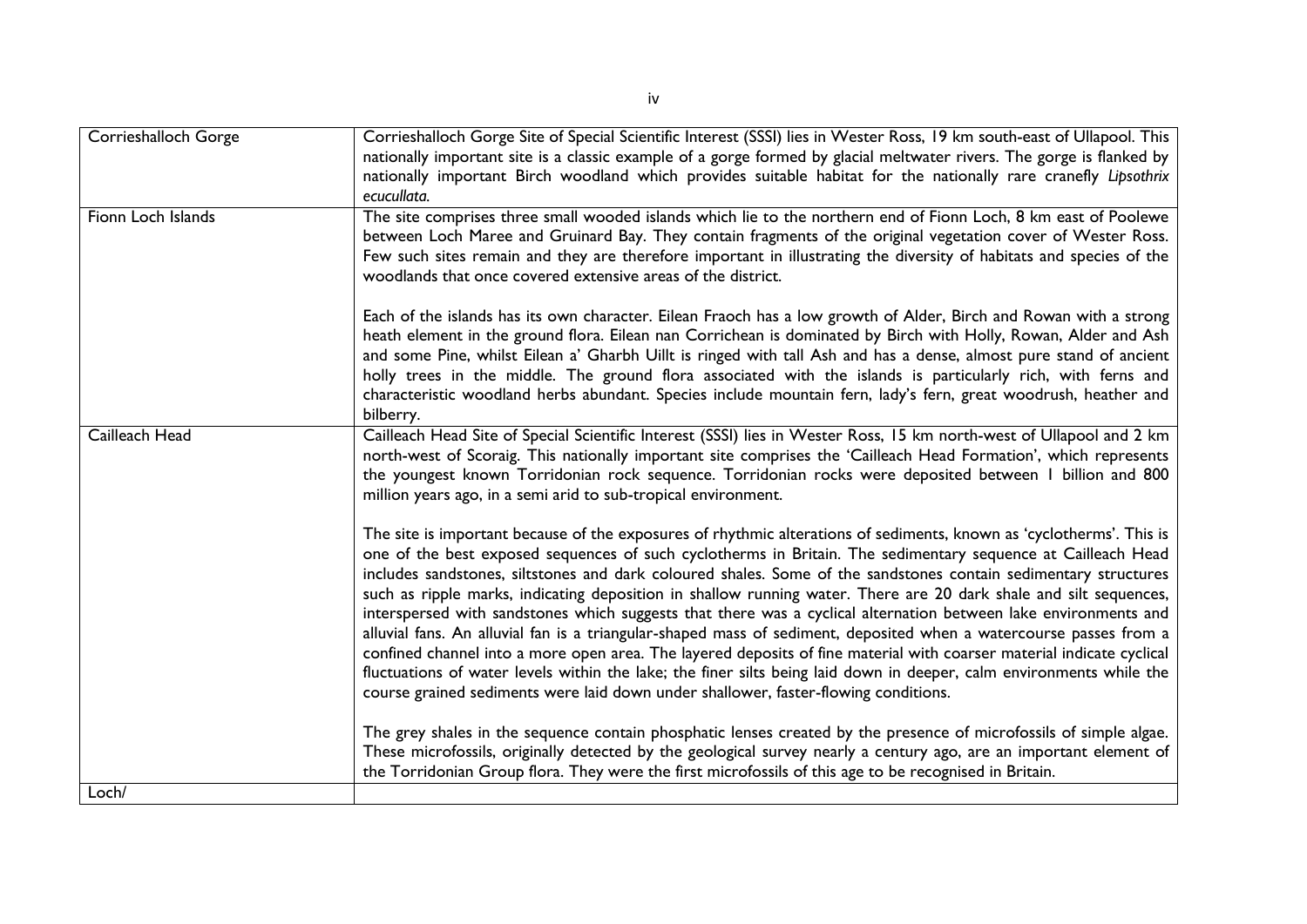| Loch Maree | Loch Maree SSSI is notified for its geologic interest, native pinewood and loch habitats, breeding Black Throated<br>Divers and its assemblages of vascular plants, beetles and dragonflies.                                                                                                                                                                                                                                                                                                                                                                                                                                                                                                                                                                              |
|------------|---------------------------------------------------------------------------------------------------------------------------------------------------------------------------------------------------------------------------------------------------------------------------------------------------------------------------------------------------------------------------------------------------------------------------------------------------------------------------------------------------------------------------------------------------------------------------------------------------------------------------------------------------------------------------------------------------------------------------------------------------------------------------|
|            | Loch Maree is important for paleoecological studies and paleo-environmental reconstruction. The pollen<br>stratigraphy from the loch sediments and from basins on the islands (supported by radio carbon datum) provides<br>valuable record of flandrian vegetation history in north-west Scotland. In particular, the results provide a detailed<br>picture of the regional and local history of Pine in the area. The results suggest that the decline in Pine abundance<br>after about 4,250 years ago was in response to climatic change.                                                                                                                                                                                                                             |
|            | Loch Maree is one of the finest examples of clear, nutrient poor standing water in the UK. It is a large, peat loch<br>and whilst many parts of its shorelines are unsuitable for plant growth, due to strong wave action and rocky<br>outcrops which extend below the surface, good stands of aquatic vegetation can be found in the more sheltered<br>areas at the east and west ends and around the islands. Dense beds of alternate flowered water milfoil and<br>stoneworks occur at the east end of the loch whilst Water lobelia, Bulbus rush and Quilwart are common on the<br>predominantly sand and silt sub-strait around the islands. The small lochans on the Eileann Sebhainn, the largest<br>island, contain the nationally scarce six-stemmed water wort. |
|            | The islands in Loch Maree, particularly the three largest, support one of the least disturbed remnants of Native<br>Scots pine woodland in Scotland. The woodland is one of a group of native pinewoods in Wester Ross which is<br>genetically distinct from the other Scottish pinewoods. These woods have retained a high degree of genetic<br>variation and have affinities with the pinewoods of Spain and southern France.                                                                                                                                                                                                                                                                                                                                           |
|            | The vegetation of the lands comprises a mosaic of Scots pine woodland and myre communities. Upright Juniper, a<br>species which is not found to any great extent in other pinewoods, is locally abundant. On most of the island, the<br>Pine woodland has a varied age structure with large mature trees and a matrix of younger trees. There are very few<br>deciduous trees although nationally scarce Rock whitebeam occurs locally. In the wettest areas within the forest,<br>there are small scale examples of Scandinavian type "bog woodland".                                                                                                                                                                                                                    |
|            | The woodland ground flora is more typical of the Pinewoods of central and eastern Scotland with driers areas<br>dominated by Blaeberry. The loch shore bordering the Pinewood contains a number of uncommon plants such as<br>Marsh clubmoss, Royal fern and Bog haregrass. A typical ground flora dominates the myre areas with a number of<br>uncommon plants present including the nationally Scarden brownbeat sage.                                                                                                                                                                                                                                                                                                                                                  |

### **Special**/

v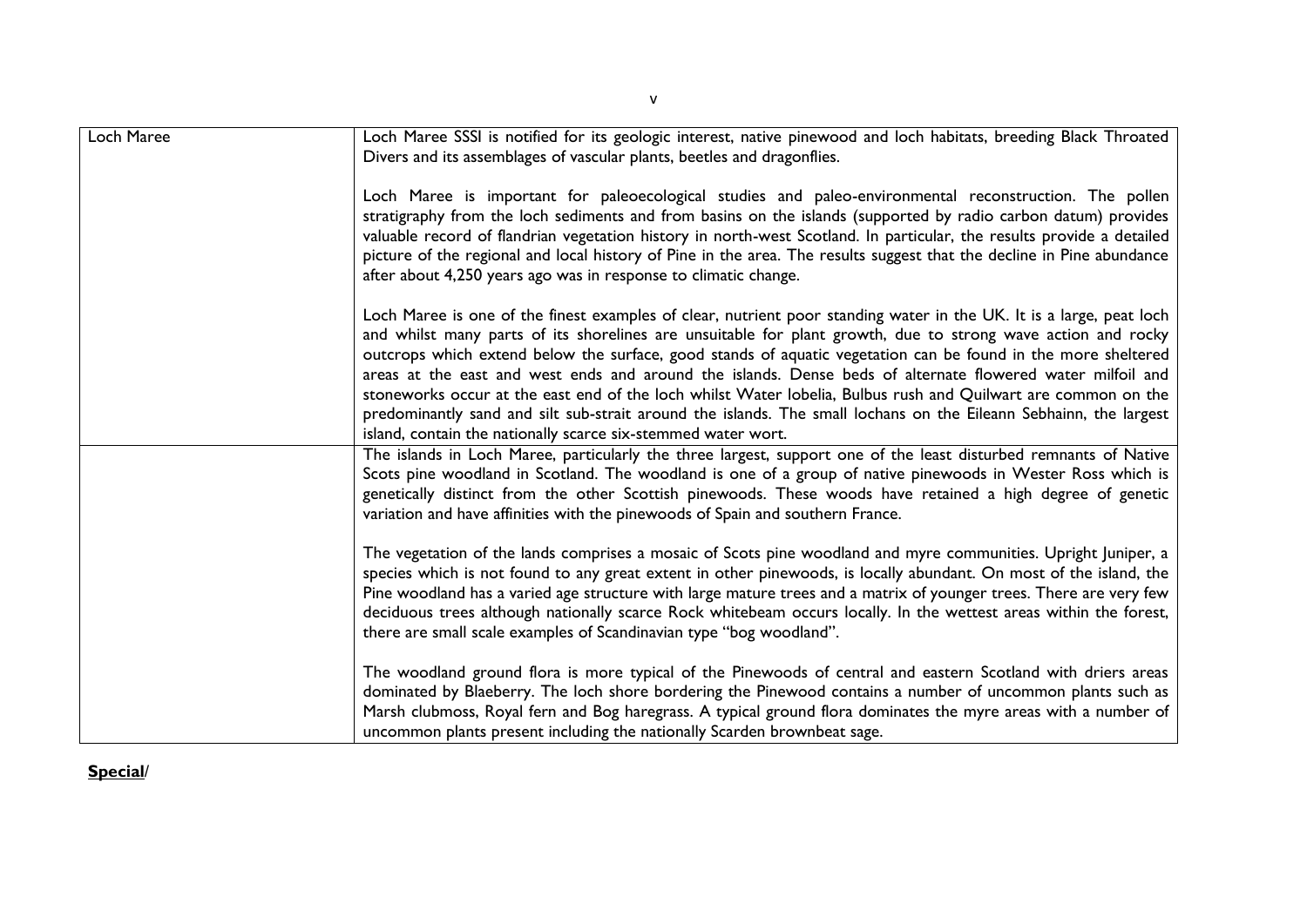## **Special Areas of Conservation (SAC)**

| <b>Fannich Hills</b> | Qualifying interests: Alpine and Boreal heaths, Blanket bogs, European dry heaths, Northern Atlantic wet heaths         |
|----------------------|-------------------------------------------------------------------------------------------------------------------------|
|                      | with Erica tetralix, Oligotrophic to mesotrophic standing waters with vegetation of the Littorelletea uniflorae and/or  |
|                      | of the Isoëto-Nanojuncetea, Siliceous alpine and boreal grasslands, Siliceous rocky slopes with chasmophytic            |
|                      | vegetation, Siliceous scree of the montane to snow levels.                                                              |
| Little Gruinard      | Qualifying interests: Atlantic Salmon                                                                                   |
| Loch Maree Complex   | The qualifying interests for which the site is designated include Alder woodland on flood plains, Alpine and sub-alpine |
|                      | heaths, blanket bog, bog woodland, plants in crevices on base rich rocks, Caledonian forest, depressions on peat        |
|                      | sub-straits, dry heaths, tall herb communities in addition to the variety of other interests.                           |

### **Special Protection Areas (SPA)**

| <b>Achanalt Marshes</b> | Achanalt Marshes comprises the water bodies of Loch Achanalt and Loch Odhar with associated semi-natural<br>grassland and fen communities interspersed with heathland and mire. This is a key part of the most extensive river<br>valley flood plain in Easter Ross which still retains abundant semi-natural vegetation.                                                                                                                                                                                                                                                                                                                                                                                                 |
|-------------------------|---------------------------------------------------------------------------------------------------------------------------------------------------------------------------------------------------------------------------------------------------------------------------------------------------------------------------------------------------------------------------------------------------------------------------------------------------------------------------------------------------------------------------------------------------------------------------------------------------------------------------------------------------------------------------------------------------------------------------|
|                         | The boundary of the SPA is coincident with that of the Achanalt Marshes SSSI.<br>The site qualifies under <b>Article 4.1</b> by regularly supporting, in summer, a nationally important population of the<br>Annex I species wood sandpiper Tringa glareola with an average of 3 breeding pairs between 1991-1995,<br>representing 50% of the British breeding population.                                                                                                                                                                                                                                                                                                                                                |
|                         | The site is also of interest for its assemblage of breeding waterfowl which includes, wigeon Anas penelope (six pairs),<br>teal Anas crecca (five pairs), mallard Anas platyrhynchos (14 pairs), tufted duck Aythya fuligula (10 pairs),<br>oystercatcher Haematopus ostralegus (three pairs), lapwing Vanellus vanellus (three pairs), dunlin Calidris alpina  <br>(three pairs), snipe Gallinago gallinago (seven pairs), curlew Numenius arquata (seven pairs), redshank Tringa totanus<br>(six pairs), greenshank Tringa nebularia (four pairs) and common sandpiper Actitis hypoleucos (five pairs). The<br>figures in brackets are the average number of breeding pairs recorded in the five-year period 1991-1995. |
| Wester/                 |                                                                                                                                                                                                                                                                                                                                                                                                                                                                                                                                                                                                                                                                                                                           |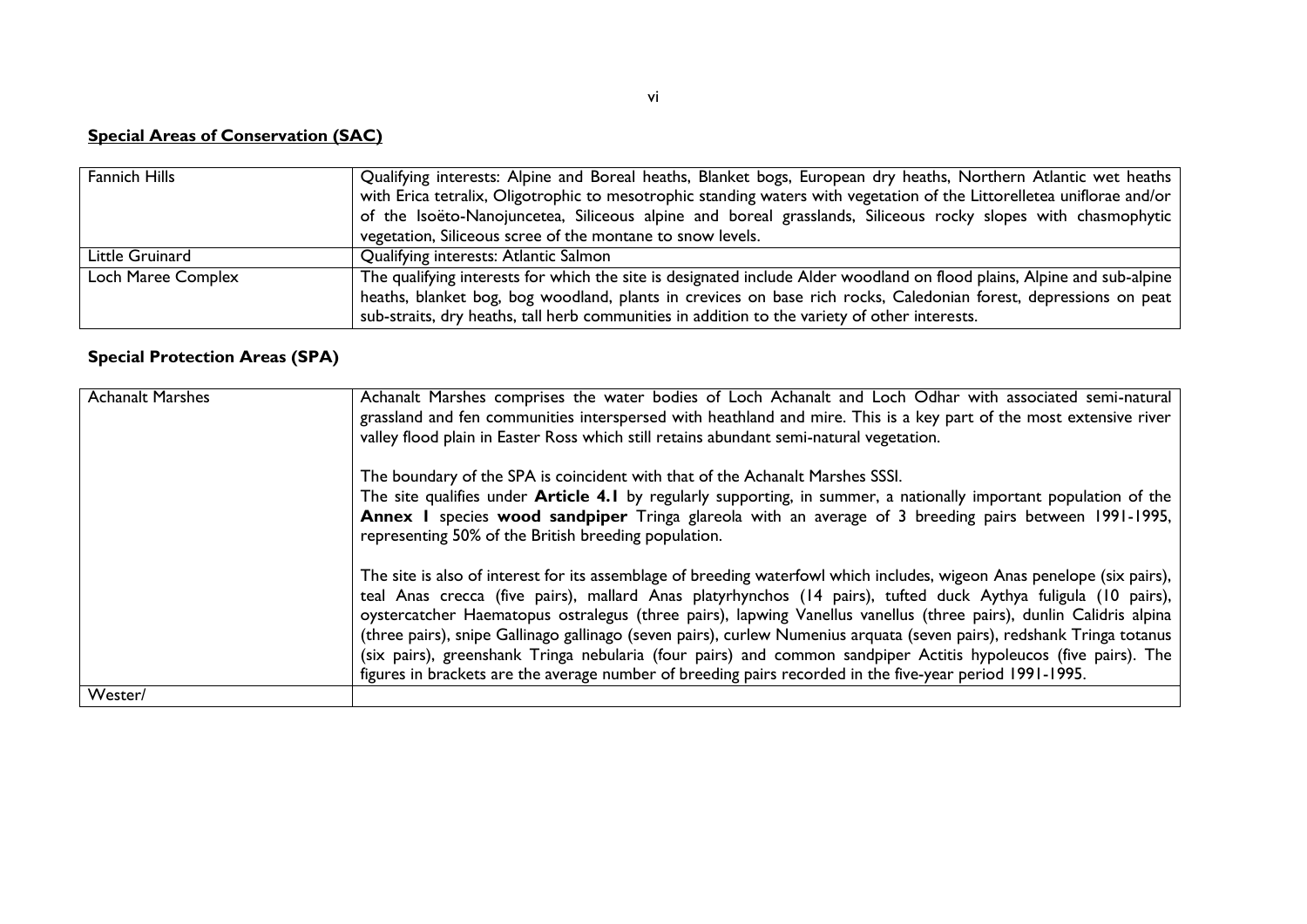| <b>Wester Ross Lochs</b> | The Wester Ross Lochs Special Protection Area (SPA) comprises a cluster of thirteen lochs in the Wester Ross            |
|--------------------------|-------------------------------------------------------------------------------------------------------------------------|
|                          | area of north-west Scotland. These are (from west to east): Loch Kernsary, Loch a'Bhaid-luachraich, Lochan Dubh         |
|                          | Druim na h-Airde, Loch Fada, Loch na Moine Buige, Fionn Loch, Loch na h-Uidhe, Lochan Beannach Mor, Lochan              |
|                          | Beannach Beg, Loch a' Mhadaidh Mor, Loch Garbhaig, Lochan Fada and Loch an Sgeirach. These lochs have intricate         |
|                          | shorelines and islands and mostly support a typical oligotrophic fauna and flora. Several of the islands support relict |
|                          | examples of the original vegetation cover of Wester Ross. The boundary of Wester Ross Lochs SPA follows that of         |
|                          | the Wester Ross Lochs Site of Special Scientific Interest (SSSI) and part of the Ardlair-Letterewe SSSI.                |
|                          |                                                                                                                         |
|                          | Wester Ross Lochs SPA qualifies under Article 4.1 by regularly supporting a large population of black-throated          |
|                          | diver Gavia arctica (minimum of six pairs, 3% of GB population) which is of European importance. There are nine         |
|                          | black-throated diver territories present within the site but not all are occupied each year. This population has higher |
|                          | than average productivity (one and a third times the national average during 1986 to 1998) and the combination of       |
|                          | large population size and high productivity means that the site makes a significant contribution to the production of   |
|                          | fledged chicks in Scotland as a whole. The density of individual territories within the SPA is higher than the British  |
|                          | average.                                                                                                                |

# **National Scenic Area (NSA)**

| <b>Wester Ross</b> | The area combines six of the great mountain groups of Scotland. The names of the outstanding individual peaks and<br>their profiles are perhaps better known than the slopes of the mountains themselves, and the descriptive literature<br>is full of hyperbole, at which few beholders of the scene would demur.                                                                                                                                                                                                                                                          |
|--------------------|-----------------------------------------------------------------------------------------------------------------------------------------------------------------------------------------------------------------------------------------------------------------------------------------------------------------------------------------------------------------------------------------------------------------------------------------------------------------------------------------------------------------------------------------------------------------------------|
|                    | To traverse the area from the beetling crags and precipitous corries of the Applecross Forest to the jagged teeth of<br>An Teallach is to experience a sustained crescendo of mountain scenery which could leave no spectator unmoved.<br>Murray has described Liathach in the Torridon Group as 'the most soaring mountain in the North,' and many<br>writers concur with his opinion that An Teallach 'is one of the half dozen most splendid mountains in Scotland,' and<br>that 'its eastern corrie, Toll an Lochain, is one of the greatest sights in Scotland.<br>lt/ |

vii